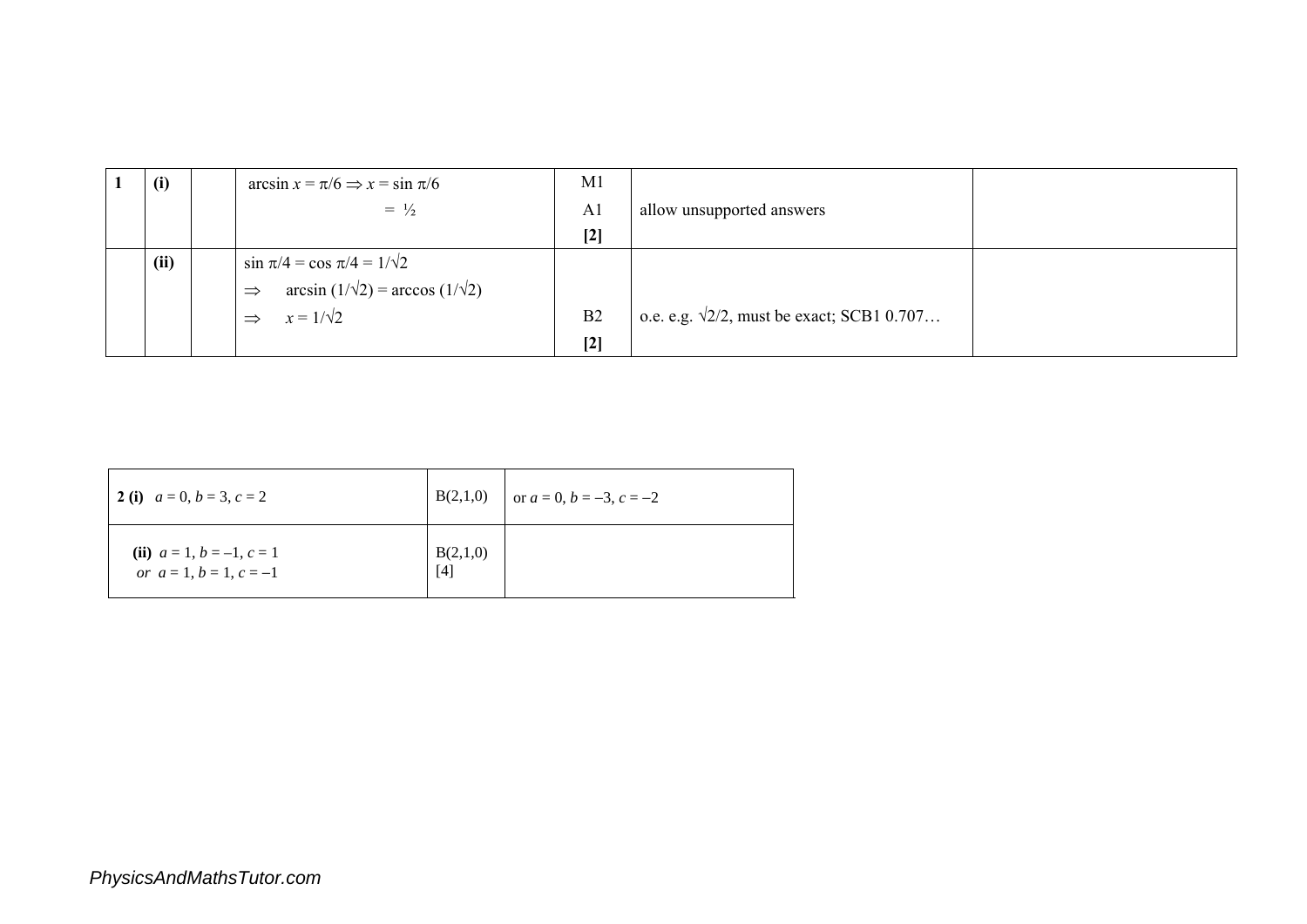| 3             | Let arcsin $x = \theta$                            |     |
|---------------|----------------------------------------------------|-----|
| $\Rightarrow$ | $x = \sin \theta$                                  | M1  |
|               | $\theta$ = arccos y $\Rightarrow$ y = cos $\theta$ | M1  |
|               | $\sin^2 \theta + \cos^2 \theta = 1$                |     |
| $\Rightarrow$ | $x^2 + y^2 = 1$                                    | E1  |
|               |                                                    | [3] |

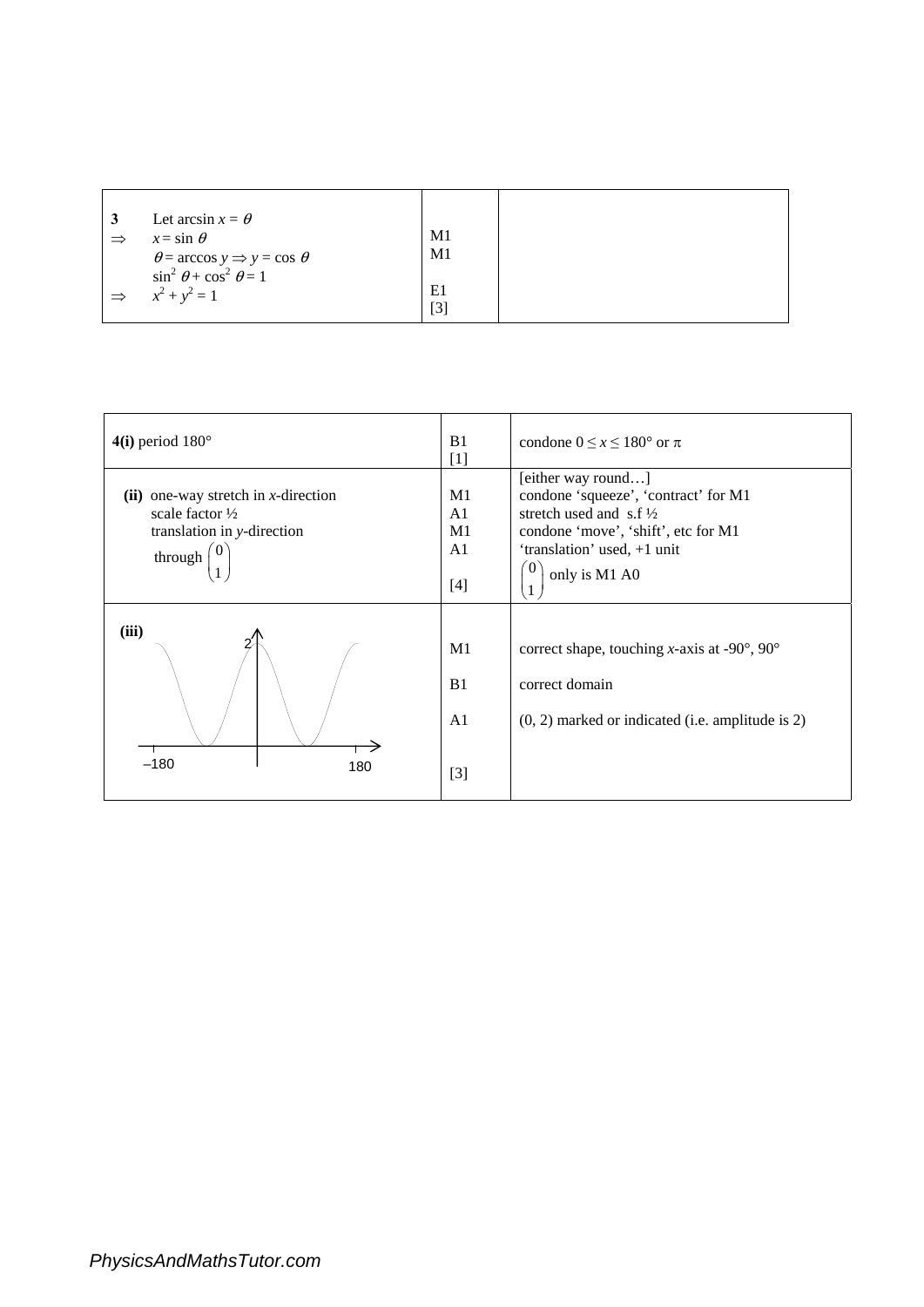| 5(i)<br>bounds $-\pi + 1$ , $\pi + 1$<br>$-\pi + 1 < f(x) < \pi + 1$                | B1B1<br>B <sub>1</sub> cao<br>$[3]$ | or $< y < \ldots$ or $(-\pi + 1, \pi + 1)$ | not $\ldots < x < \ldots$ not 'between $\ldots$ '                                                                                          |
|-------------------------------------------------------------------------------------|-------------------------------------|--------------------------------------------|--------------------------------------------------------------------------------------------------------------------------------------------|
| (ii) $y = 2 \arctan x + 1$ $x \leftrightarrow y$<br>$x = 2 \arctan y + 1$           | M1                                  | attempt to invert formula                  | one step is enough, i.e. $y - 1 = 2 \arctan x$ or $x - 1 = 2 \arctan y$                                                                    |
| $\frac{x-1}{2} = \arctan y$                                                         | A1                                  | or $\frac{y-1}{2}$ = arctan x              | need not have interchanged $x$ and $y$ at this stage                                                                                       |
| $y = \tan(\frac{x-1}{2}) \implies f^{-1}(x) = \tan(\frac{x-1}{2})$<br>$\Rightarrow$ | A <sub>1</sub>                      |                                            | allow $y = $                                                                                                                               |
|                                                                                     |                                     |                                            |                                                                                                                                            |
|                                                                                     | B1                                  | reasonable reflection in $y = x$           | curves must cross on $y = x$ line if present (or close enough to imply intention)<br>curves shouldn't touch or cross in the third quadrant |
|                                                                                     | B1                                  | $(1, 0)$ intercept indicated.              |                                                                                                                                            |
|                                                                                     |                                     |                                            |                                                                                                                                            |
|                                                                                     | $[5]$                               |                                            |                                                                                                                                            |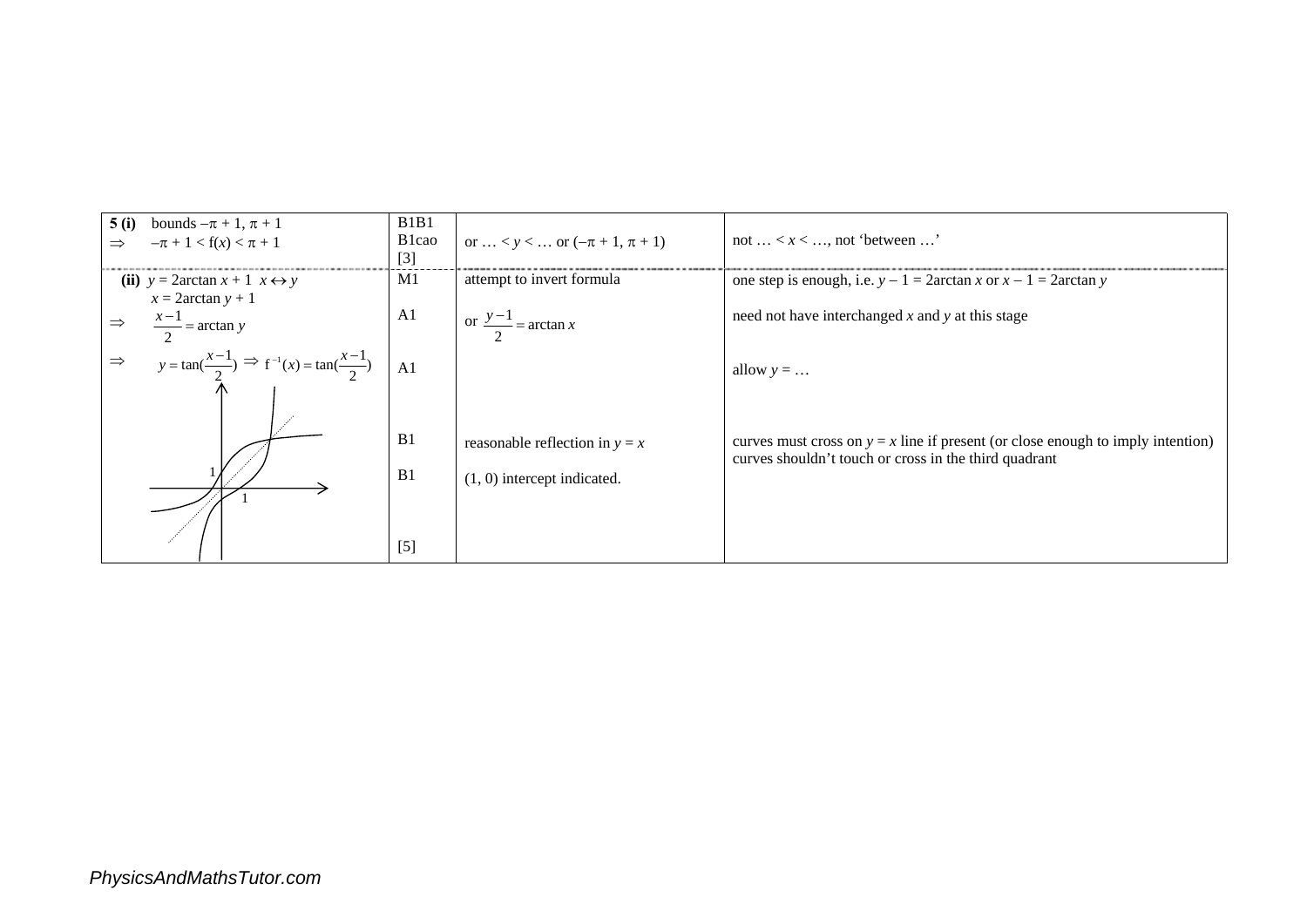| 6(i)<br>At P, x cos $3x = 0$<br>$\cos 3x = 0$<br>$\Rightarrow$<br>$3x = \pi/2$ , $3\pi/2$<br>$\Rightarrow$<br>$x = \pi/6, \pi/2$<br>$\Rightarrow$<br>So P is $(\pi/6, 0)$ and Q is $(\pi/2, 0)$                                                                                                  | M1<br>M1<br>A1A1<br>[4]                                        | or verification<br>$3x = \pi/2$ , $(3\pi/2)$<br>dep both Ms condone degrees here                                                                                                                                                             |
|--------------------------------------------------------------------------------------------------------------------------------------------------------------------------------------------------------------------------------------------------------------------------------------------------|----------------------------------------------------------------|----------------------------------------------------------------------------------------------------------------------------------------------------------------------------------------------------------------------------------------------|
| (ii) $\frac{dy}{dx} = -3x \sin 3x + \cos 3x$<br>At P, $\frac{dy}{dr} = -\frac{\pi}{2} \sin \frac{\pi}{2} + \cos \frac{\pi}{2} = -\frac{\pi}{2}$<br>At TPs $\frac{dy}{dx} = -3x \sin 3x + \cos 3x = 0$<br>$\cos 3x = 3x \sin 3x$<br>$1 = 3x \sin 3x / \cos 3x = 3x \tan 3x$<br>x tan $3x = 1/3$ * | M1<br>B1<br>A1<br>M1<br>Alcao<br>M <sub>1</sub><br>E1<br>$[7]$ | Product rule<br>$d/dx$ (cos 3x) = -3 sin 3x<br>cao (so for $dy/dx = -3x\sin 3x$ allow B1)<br>mark final answer<br>substituting their $-\pi/6$ (must be rads)<br>$-\pi/2$<br>$dy/dx = 0$ and $\sin 3x / \cos 3x = \tan 3x$ used<br><b>WWW</b> |
| (iii) $A = \int_{0}^{\pi/6} x \cos 3x dx$<br>Parts with $u = x$ , $dv/dx = \cos 3x$<br>$du/dx = 1, v = 1/3 \sin 3x$<br>$A = \left[\frac{1}{3}x\sin 3x\right]_0^{\frac{\pi}{6}} \int_0^{\pi/6} \frac{1}{3}\sin 3x dx$                                                                             | B1<br>M <sub>1</sub><br>A <sub>1</sub>                         | Correct integral and limits $(soi)$ – ft their P,<br>but must be in radians<br>can be without limits                                                                                                                                         |
| $=\left[\frac{1}{3}x\sin 3x + \frac{1}{9}\cos 3x\right]_0^{\frac{\pi}{6}}$<br>$=\frac{\pi}{18}-\frac{1}{9}$                                                                                                                                                                                      | A <sub>1</sub><br>M1dep<br>A1 cao<br>[6]                       | dep previous A1.<br>substituting correct limits, dep $1st M1$ : ft<br>their P provided in radians<br>o.e. but must be exact                                                                                                                  |